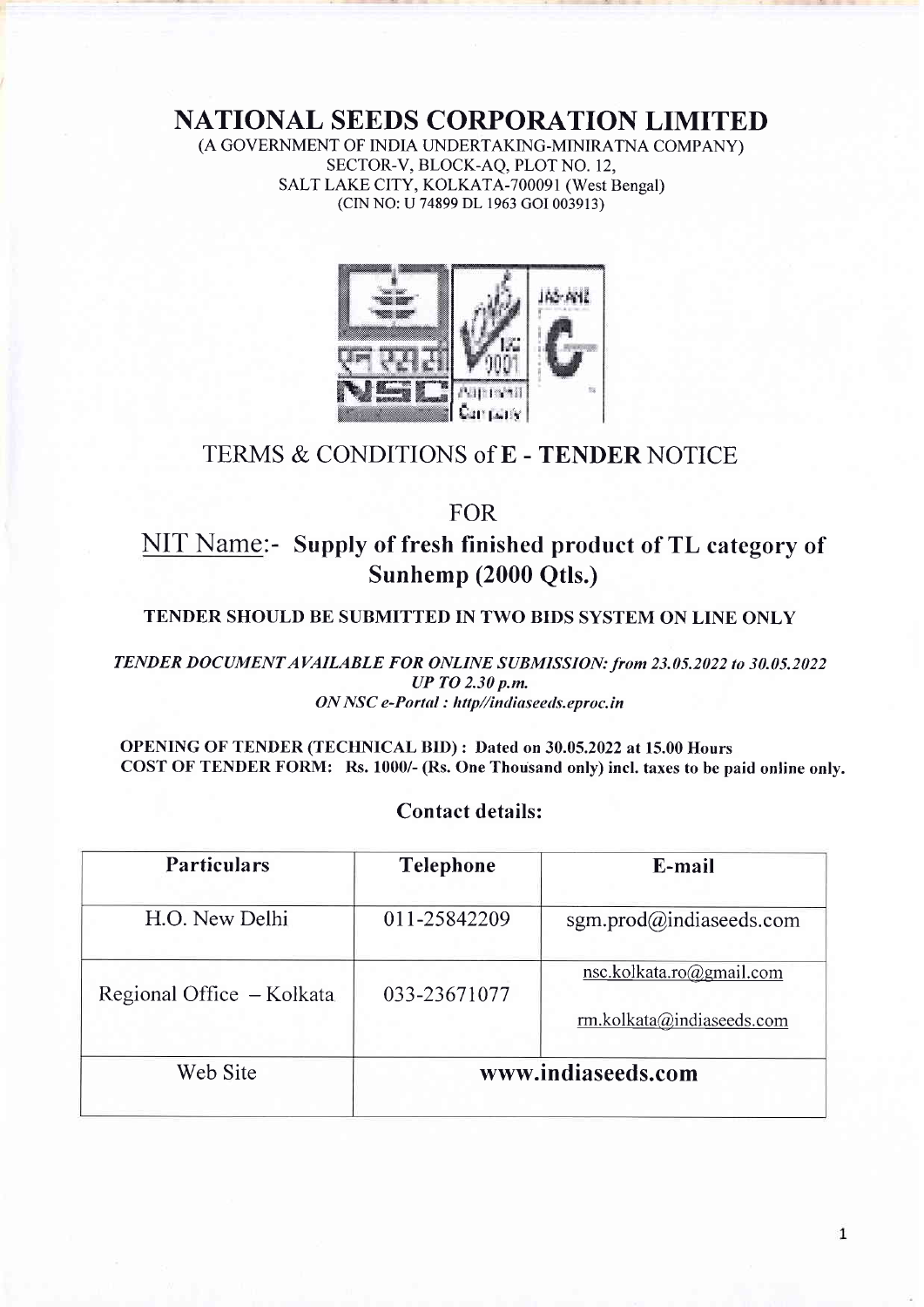## NATIONAL SEEDS CORPORATION LIMITED (A GOVERNMENT OF INDIA UNDERTAKING) SECTOR-V, BLOCK-A-Q, PLOT NO. 12, SALT LAKE CITY, KOLKATA-700091 (West Bengal) (CIN NO: U74899DL 1963cOI003913)

 $\mathcal{L}_{\mathcal{A}}$  -th is a set of the interval of  $\mathcal{L}_{\mathcal{A}}$  . If  $\mathcal{L}_{\mathcal{A}}$  is a set of the interval of the interval of the interval of the interval of the interval of the interval of the interval of the interval of

## TENDER DOCUMENT INDEX

| <b>INDEX</b>   |                                         |          |  |  |  |
|----------------|-----------------------------------------|----------|--|--|--|
| <b>SN</b>      | <b>Description</b>                      | Page No. |  |  |  |
|                | Notice Inviting E-Tender (NIT)          | 3        |  |  |  |
| 2              | Instruction to Tenderer - ONLINE MODE   | $4 - 5$  |  |  |  |
| 3              | Terms & conditions                      | $6-9$    |  |  |  |
| $\overline{4}$ | Requirements of technical bid           | 10       |  |  |  |
| 5              | Format of Price Bid                     | 11       |  |  |  |
| 6              | Check list for Technical Bid evaluation | 12       |  |  |  |

J-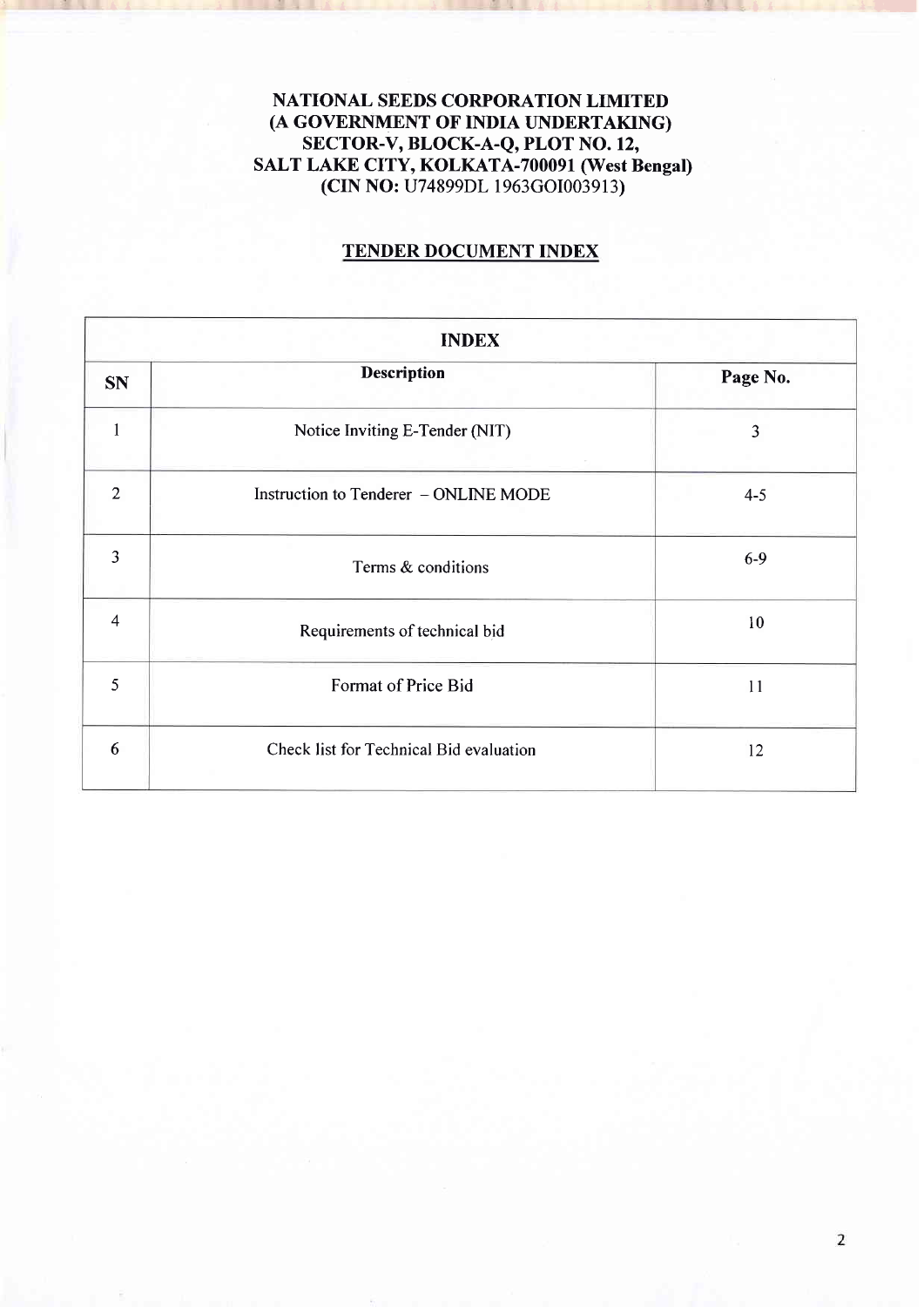#### NATIONAL SEEDS CORPORATION LIMITED (A GOVT. OF INDIA UNDERTAKING MINIRATNA COMPANY) REGIONAL OFFICE: KOLKATA - 700091 (WB) (CIN NO: U 74899 DL 1963 GOI 003913)

#### No: Prodn-01/NSC-KOL/2022-23/<br>
Dated: 23.05.2022

#### '' E . TENDER NOTICE ''

National Seeds Corporation Ltd. (NSC), REGIONAL OFFICE, KOLKATA-700091 (West Bengal) invites online e-tenders (in Two Bid System) for Supply of fresh finished product of TL category of Sunhemp (2000 Qtls.) as detailed below:-

- 1. Name of Work Supply of fresh finished product of TL category of Sunhemp (2000 Otls.) 2. Supply Location 3. Supply Period 4. Earnest Money 5. Tender cost Ex- Godown & FOR - Odisha (Delivery at multilocations in different blocks of Odisha state) Within 7-10 days from the date of placement of confirmed order Rs. 1,00,000/- (Rupees One Lakh only) to be paid online. Rs. 1000/- (Rupees One Thousand only) to be paid online 30.05.2022 up to 14.30 hours.
- 6. Last Date & Time for submission of tender
- 7. Date & Time for opening of 30.05.2022 at 15.00 hours. Technical Bids
	- l. Tender document will be available on NSC e-Portal:https://indiaseeds.eproc.in Up to 30.05 .2022 till 14.30 hours for up loading .
	- 2. The eligibility criteria for participation are given in the tender document.
	- 3. Parties participating for Tender, EMD amount should be submitted online along with cost of tender document.
	- 1. (Technical bid) may be opened on 30.05.2022 at 15.00 hours. (Price bid) will be opened on suitable date & time.
	- 5. Tenderer should submit both Technical bid and Price bid strictly as per instructions to tenderers given in the tender documents.
	- 6. Tender not accompanied with requisite amount of EMD & Tender cost and not submitted as per instructions contained in the tender document are liable for rejection.
	- 7. The Corporation reserves the right to accept or reject anylall tenders without assigning any reason whatsoever and decision of the Corporation shall be final and binding on tenderer.

(P.K.Patnaik) Regional Manager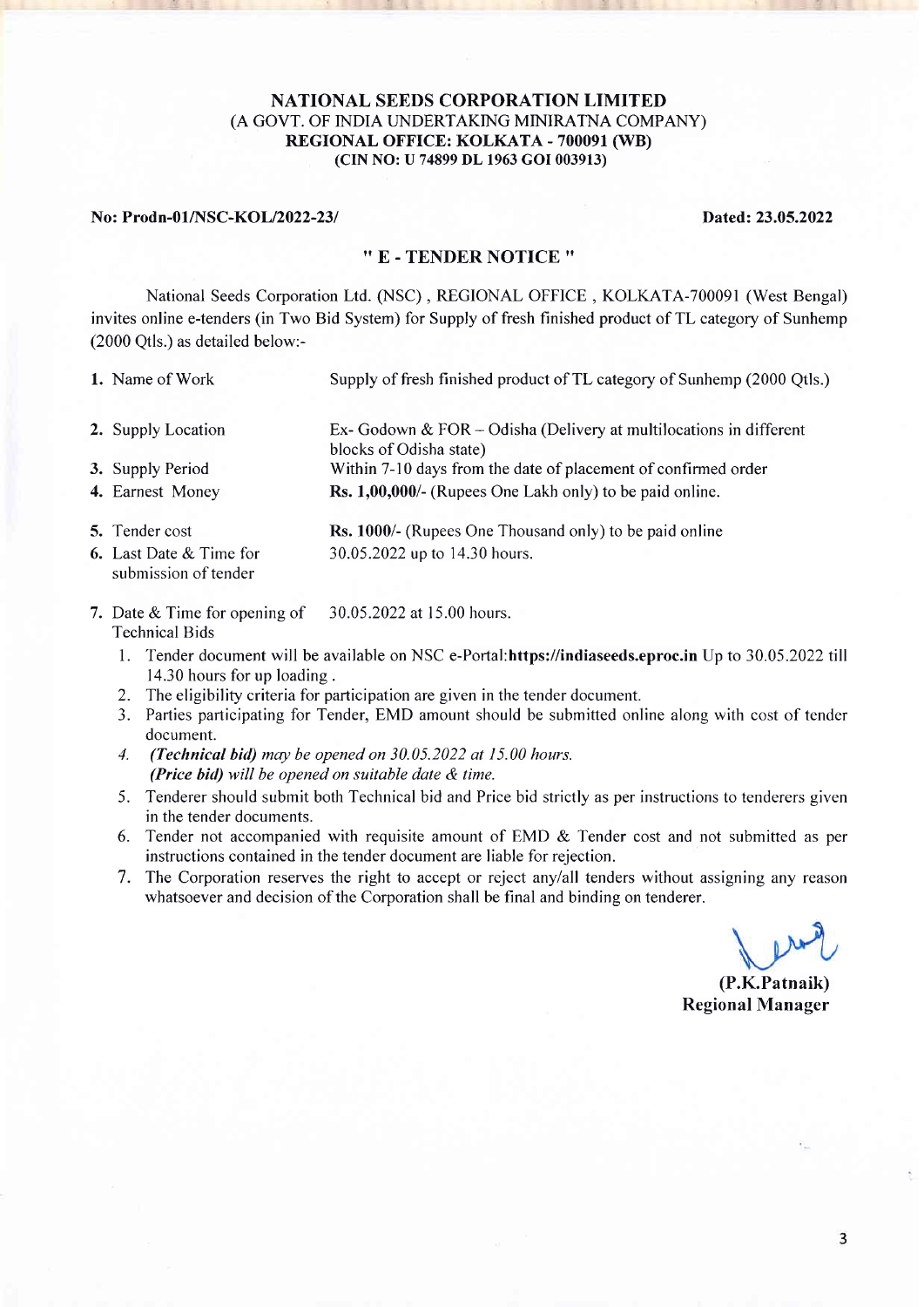#### INSTRUCTIONS TO BIDDER - ONLINE MODE

### DEFINITIONS:

. Cl India Private Limited: Service provider to provide the e-Tendering Software.

. NSCL e-Procurement Portal: An e-tendering portal of National Seeds Corporation Limited ("NSCL") introduced for the process of e-tendering which can be accessed on https ://indiaseeds. eproc.in.

#### ACCESSING / PURCHASING OF BID DOCUMENTS :

. It is mandatory for all the bidders to have Class-III Digital Signature Certificate (With Both DSC Components, i.e. Signing & Encryption) from any of the licensed Certifying Agency under CCA, Ministry of Electronics and Information Technology, Govemment of India to participate in e-tendering portal of NSCL. Bidders can see the list of licensed CA's from the link www.cca.gov.in Cl India Pv1. Ltd. also facilitate Class III Digital Signature Certificate (With Both DSC Components, i.e. Signing & Encryption) to the bidders. Bidder may contact Cl India Pvt. Ltd. at mobile no. +91-8130606629 for DSC related queries or can email at vikas.kumar@c I india.com

. To participate in the e-bid, it is mandatory for the Applicants to get themselves registered with the NSCL e-Tendering Portal (https://indiaseeds.eproc.in) to have a user ID & Password which has to be obtained by submitting a non-refundable annual registration charges of Rs. 3416/- inclusive of all taxes through online mode. Validity of Registration is 1 year.

The amendments / clarifications to the tender, if any, will be posted on the NSCL e-Tendering Portal (https://indiaseeds.eproc.in).

. To participate in bidding, bidders have to pay EMD (refundable) as per the amount mentioned in the tender document online through NEFT/RTGS after generating E-challan from https://indiaseeds.eproc.in.

. To participate in bidding, bidders have to pay Tender Processing Fee of Rs. 570/ inclusive of all taxes (Non-refundable) through online mode (internet banking/debit card/credit card).

. The Bidder may modify or withdraw their bid after submission prior to the Bid Due Date. No Bid shall be modified or withdrawn by the Bidder after the Bid Due Date and Time.

. Both'EMD' and'Tender Document Fee'are mentioned in individual tender document as published at NSCL e-Tendering Portal (https://indiaseeds.eproc.in).

. For helpdesk, please contact e-Tendering Cell and Help Desk Support Monday to Friday Ph: 0124-4302033/36/37, nsclsupport $(a)$ clindia.com.

. It is highly recommended that the bidders should not to wait till the last date of bid submission to avoid complications like internet connectivity issue, network problems, system crash down, power failure, browser compatibility issue, system compatibility issue, improper digital signature certificate problem etc. In view of this context, neither M/s National Seeds Corporation Limited nor M/s. C1 India Pvt. Ltd will be responsible for such eventualities.

 $\overline{4}$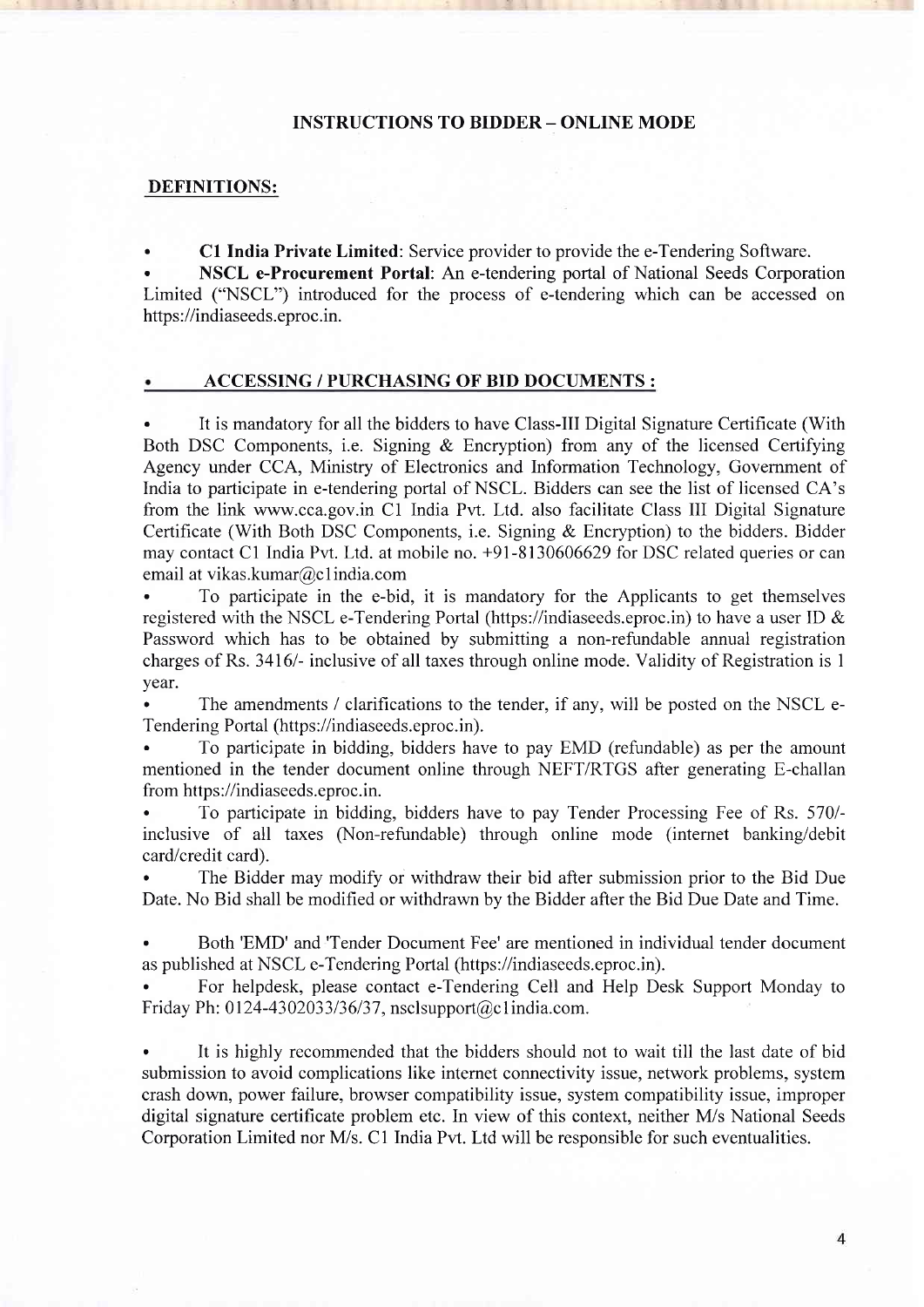## II. P REPARATION & SUBMISSION OF APPLICATIONS:

. Detailed NIT may be downloaded from NSCL e-tendering portal and the Application may be submitted compulsorily online mode following the instructions appearing on the screen / NIT.

. Vender can pay tender document Fee as per tender document online through Intemet Banking / Debit Card / Credit Card.

A Vendor manual containing the detailed guidelines for e-tendering system is also available on the portal.

## III. M ODIFICATION / SUBSTITUTION / WITHDRAWAL OF BIDS :

. The Bidder may modify, substitute or withdraw it's e-bid after submission prior to the Bid Due Date. No Bid shall be modified, substituted or withdrawn by the Bidder on or after the Bid Due Date.

. Any alteration/ modification in the Bid or additional information supplied subsequent to the Bid Due Date, unless the same has been expressly sought for by the NSCL, shall be disregarded.

. For modification of e-bid, bidder has to detach its old bid from e-tendering portal and upload/ resubmit digitally signed modified bid.

. For withdrawal of bid, bidder has to click on withdrawal icon at e-tendering portal and can withdraw it's e-bid.

## IV. OPENING AND EVALUATION OF APPLICATIONS :

. Opening of Applications will be done through online process. However, Corporation reserves the right for evaluation and decision based on tender submitted online.

. NSCL shall open documents of the Application received in electronic form of the tender on the Application due date i.e. in the presence of the Applicants who choose to attend. NSCL will subsequently examine and evaluate the Applications in accordance with the provisions set out in the Tender Document.

. The price bid will be opened of the responsive applicants. The date of opening of price bid will be notified later on.

## . DISCLAIMER :

. The vender must read all the instruction in the RFP and submit the same accordingly.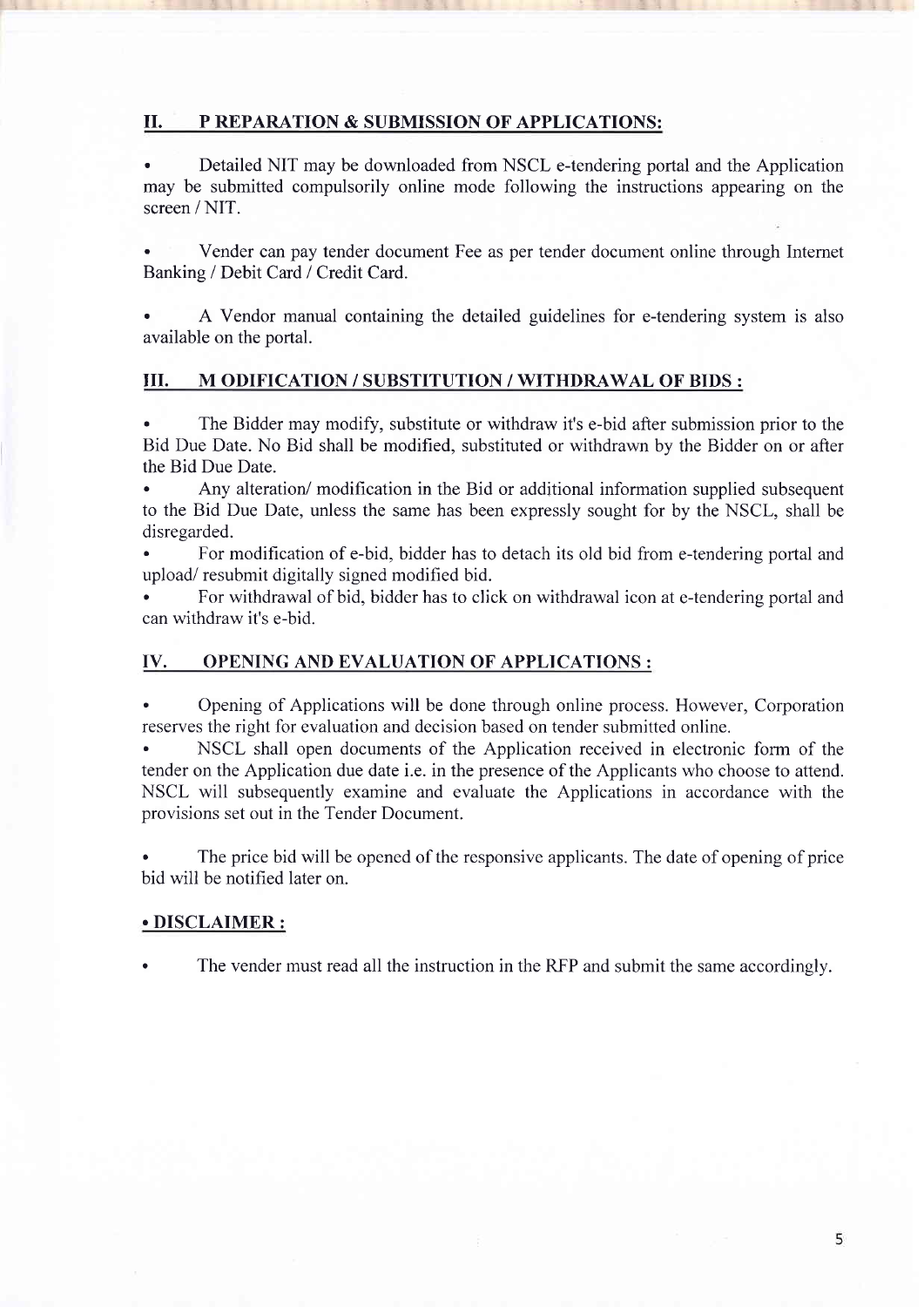## INVITATION OF COMPETITIVE BID FOR PURCHASE OF SEED

National Seeds Corporation Limited(NSC) intends to purchase the following quantity of **Truthfully**<br> **Labelled** seeds, duly packed and tagged in NSC bags: from reputed seed Labelled seeds, duly packed and tagged in NSC bags; from reputed seed producers/organizerslfirms/cooperative societies and seed companies for sowing during Kharif 2022 through sealed tender under two bid system.

| Sr.<br>No. | Crop    | <b>Variety</b>                                            | <b>Class</b> | Quantity<br>(in Qtls.) |
|------------|---------|-----------------------------------------------------------|--------------|------------------------|
| . .        | Sunhemp | SUIN-3/JRJ-610/K-12/PAU-1691/<br>Narendra Sanai-1/Sailesh |              | 2000.00                |
|            |         | <b>Total</b>                                              |              | 2000.00                |

- 1. Tender document will be available on NSC e-Portal:https://indiaseeds.eproc.in upto 2:30 PM of 30.05.2022 for uploading.
- 2. Parties participating for tender will submit Tender fee as well as EMD online.

## TERMS AND CONDITIONS:

1. Rate shall be quoted in Rs./Qtl. on 'Ex-Godown' & 'FOR - Odisha' (Delivery at multilocations in different blocks of Odisha state) basis for finally cleaned/graded, tested and packed quantity in NSC packing (exclusive of bag weight). The rate shall be all inclusive and no other claim on account of taxes etc., if any, leviable shall be entertained.

The tender shall be accompanied with tender fee (non-refundable) of Rs. 1000/- & interest free EMD of Rs. 1,00,000/- (Rupees One Lakh Only) to be deposited online.

Tender without tender fee and EMD will be rejected. EMD of unsuccessful tenderers accept the lowest bids whose offers total to 100% tendered quantity, will be retured through account payee cheque/RTGS within 45 days of tender opening. Outstanding amount if any of the tenderer with NSC will not be considered as EMD.

Micro small enterprises MSE's registered with NSIC or any other body specified by Ministry of MSME, for such works are exempted from payment of Tender fee as well as EMD. Security deposit however, will have to be deposited in the case of grant of work.

- 2. The technical bids will be opened on 30.05.2022 at 03:00 p.m. in Regional Office, Kolkata followed by opening of price bids of those tederers who qualify technically.
- 3. Price Negotiation : In the event of quoted price not being justifiable by management , negotiation can be called for with L-l party.
- 4. In case L-l bidder fails to supply the total required quantitites, the NSC will split the order among next two or more tenderers and any counter offer made thereafter by L-2, L-3, etc. shall not be treated as deemed to be negotiations.
- 5. In case L-l bidder fails to supply the seed due to any reason then NSC reserves the right to place order with L-2 party. In such cases the EMD of L-1 party will be forfeited and the party will be black Iisted by NSC.
- 6. The tenderer will submit a properly labeled/sealed representative sample of lKg. seed of each variety of crop at the time of finalization of the bid.
- 7. The tenderer's offer shall be valid for at least 120 days and supply will be completed within 7-10 days from the date of placement of confirmed order.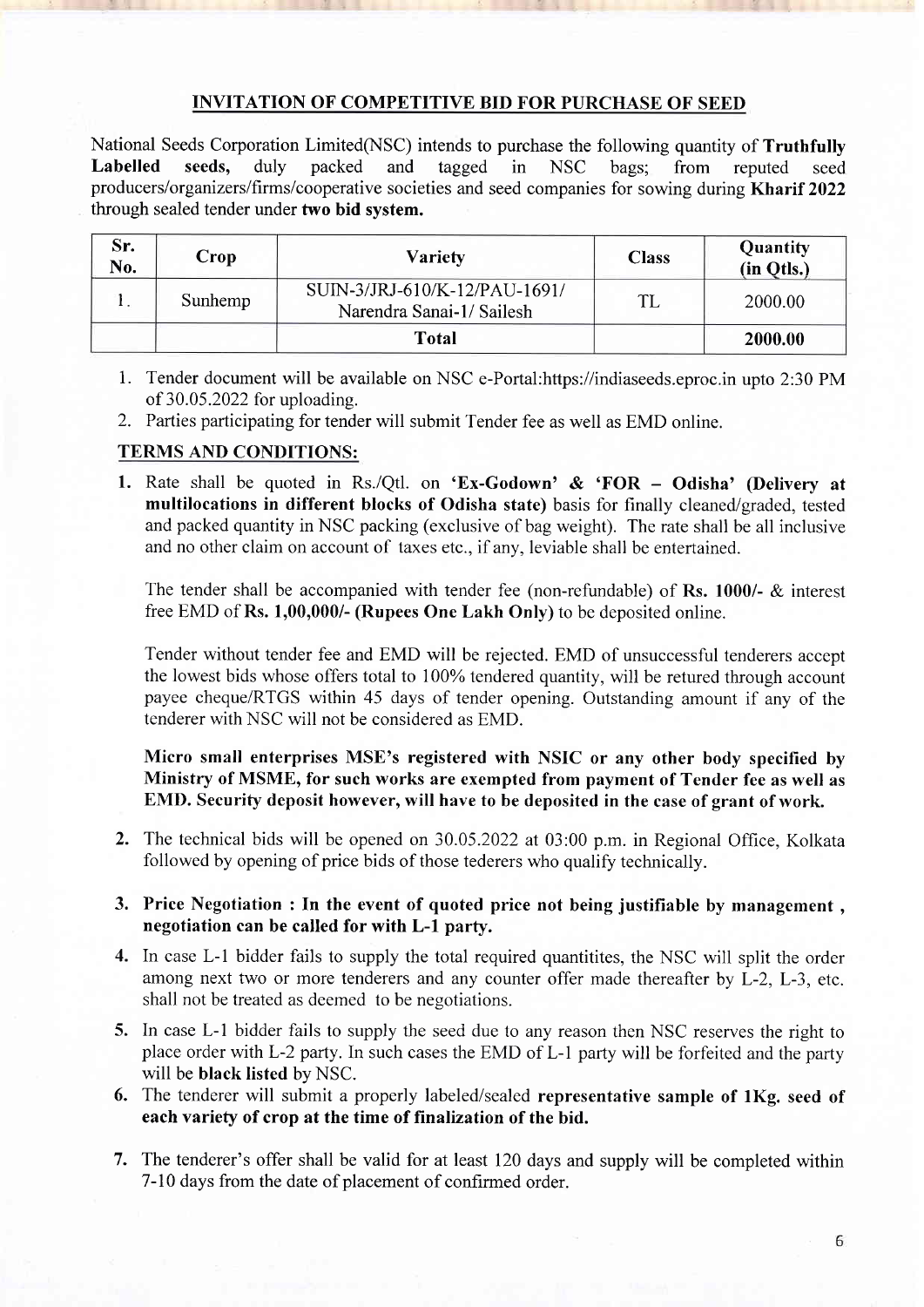- 8. (a) NSC will issue letter of Intent / Purchase order to the successful bidders immediately on taking decission on the offers. NSC shall also issue need based demand Letter/ despatch order. Supply Shall commence on 5<sup>th</sup> day of demand letter/despatch order issued by NSC and should be completed within stipulated period or cut-off date. NSC will not be responsible for supply beyond the stipulated time.
- (b) The supplier shall sign an agreement on receipt of Letter of Intent/ Purchase Order within 5 days and remit security deposit as per clause 11 of terms and condition.
- 9. Failure to deliver less than 90% of approved quantity, penalty shall be imposed by NSC  $\omega$ 10% of the value of the shortfall beyond 90% in the supply at the rate agreed to. For delayed supplies, a penalty of Rs. 1% of value of seed delivered late per week or part thereof limited to 5%. However, NSC shall be free to take other remedial measures like cancellation of order, purchase from other source at the risk  $\&$  cost of supplier.
- 10. The successful tenderer shall remit interest free Security Deposit Rs. 2,00,000/- (Rupees Two Lakh only) in the form of Demand Draft drawn or through RTGS in favour of National Seeds Corporation Ltd., Kolkata. This deposit shall be remitted within five working days from the date of receiving the NSC's purchase order/ intimation. Failure to remit the Security Deposit will imply forfeiture of EMD. The EMD deposited alongwith the tender will be adjusted against security deposit. The bid security may also be accepted in the form of Insurance Surety bonds, Fixed Deposit receipt, Banker's cheque or Bank Guarantee from any of the commercial banks.
- 11. The successful tenderer shall at his own cost will execute an agreement with NSC on nonjudicial stamp paper of required value preferably Rs.-100/- for arranging the supply as per these terms and conditions, signing on each page of the Terms and Condition and submit the same to NSC alongwith the Security Deposit.
- 12. The Seed shall be processed and packed as per NSC's requirement at the supplier's premises at his cost and expense. NSC shall have the right to inspect the operation from time to time.
- 13. The tenderer will arrange for the SCA'a permission for packing the offered/accepted quantity in NSC bags supplied by NSC, while NSC will issue letter to SSCA for the same, if required.
- 14. The tenderer shall make available to NSC a copy of the Release Order/Certificate issued by the State Seed Certification Agency (SSCA) for each lot delivered to NSC.
- 15. NSC may draw representative samples of seed lots offered by the tenderer for testings in own lab or any other laboratory identified by NSC. Only the lots cleared by both the SCA and NSC will be accepted by NSC. NSC will draw samples for 25Yo more quantity than the supply order, to ensure that in event of failure of any lot in QCL there should be no shortfall in the supply from the ordered quantity.
- 16. NSC will supply the packing material-bags and labels, while the tenderer will provide the certification tag. thread, seal and treatment material essentially and arrange the packing, sealing, labeling, tagging, stacking, weighment and loading at his own cost. In case of nonreadiness of the bags with NSC the tenderer may arrange printing of packing material after taking due permission from NSC and as per standard packing size prescribed by SSCA.

 $\overline{7}$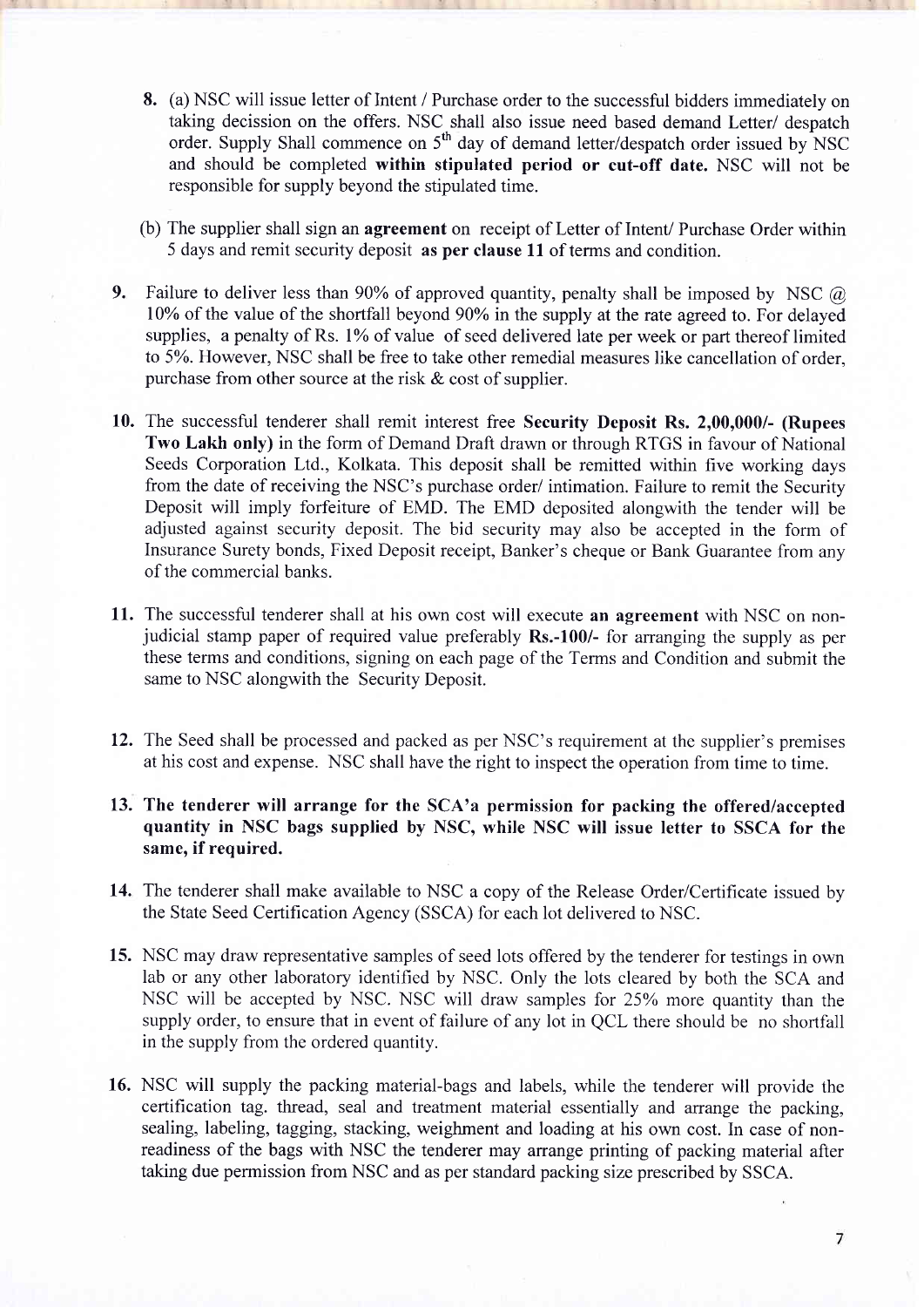- 17. The seed stock shall conform to the quality specifications prescribed in the Minimum Seed Certification Standards-2Ol3 or as amended from time to time and shall possess good physical appearance and lusture to NSC's satisfaction.
- 18. Tenderer failure to arrange the supply as per the Terms & Conditions will entitle NSC to cancel the order and arrange the supply of material from the next party in the tender at the cost and risk of the defaulting tenderer.
- 19. NSC may increase/decrease the final requirement from the quantity in the NIT & seed shall be purchased only on need basis. Normally, the increase or decrease may not exceed 50% of the NIT quantity.
- 20. If required, NSC may repeat the order for the additional quantity within four months from the date of Security Deposit remittance with mutual consent.
- 21. 70% payment will be released through NEFT/RTGS after 30-40 days of the supply and within 30 days after the receipt of bills verified by Area Office of receiving unit subject to fulfilling the requirements set out in the Terms & Conditions.
- 22. NSC will retain 30% payment along with the Security Deposit for 120 days from the date of last supply as performance guarantee.
- 23. The Tenderer shall, at his cost, take back part or full quantity of such stock found not conforming to standard set out for the purpose.
- 24. In the event of any dispute/complaint with reference to the seed quality, if supplier is unable to prove/establish genuineness of the supplied seed, he shall bear the loss/damage, if any, sustained by NSC to the relevant extent.
- 25. Conditional offers shall not be accepted and the tenderer shall not impose any additional term & condition.
- 26. NSC reserves the right to accept / reject any or all the tenders without assigning any reason whatsoever.
- 27. In case any dispute arises between NSC and the other party due to any term or matter, both the parties will opt to resolve it through mutual understanding and discussion. In case, dispute remains even after discussion, then it shall be binding upon parties to resolve issue under the provisions of Arbitration & Conciliation Act, 1996 as amended from time to time. Under this provision, the Chairman-cum-Managing Director, National Seeds Corporation Limited with the concurrence of both the parties shall appoint Sole Arbitrator to resolve the issue and both the parties will have to abide by the decision. The parties will bind to resolve this dispute through arbitration before going to court of law. The arbitration shall be conducted at New Delhi and shall be in English Language. The court of Delhi shall have the jurisdiction.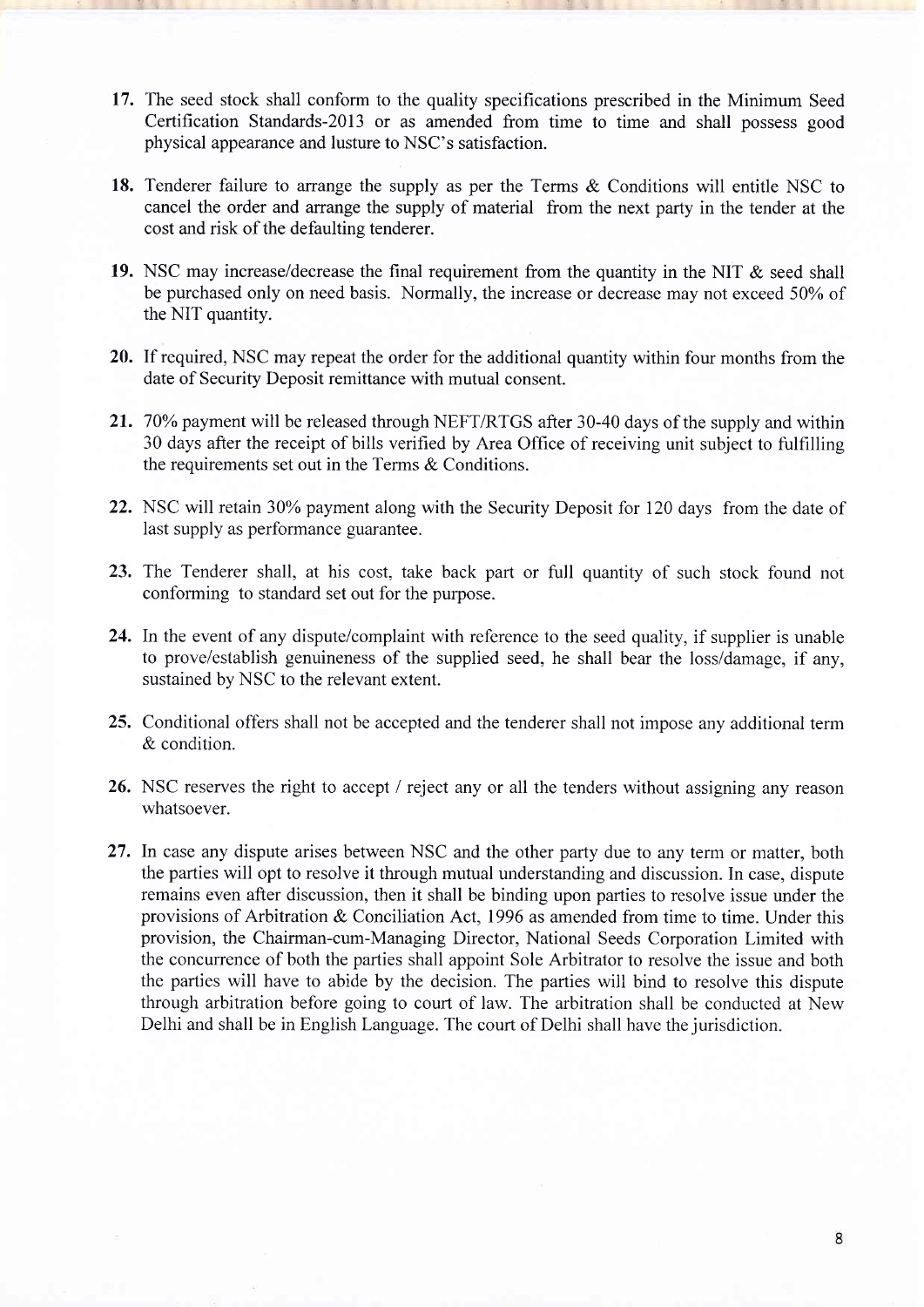### OTHER TERMS AND CONDITIONS:

- l. NSC shall not be responsible for fluctuation of the market rate of the ordered seed. The tenderer shall be required to supply the seed at agreed rate only. The agreement may be terminated at any time due to non-performance of any of the terms and conditions of the agreement to the satisfaction of the Corporation.
- 2. The NSC reserves the right to accept or reject either in full or part of the tender or all the tenders without assigning any reason. NSC further reserves the right to award contract/issue the order for supplies to more than one tenderer.
- 3. In case of dispute arising out of the contract, the party/parties shall have to agree to the decision of the sole arbitrator appointed by CMD, NSC whose decision will be binding on both the parties as stipulated in terms and condition contained in para 27 above.
- 4. The court of law situated at Delhi will have the jurisdiction in matter related this tender or and dispute during the performance of the contract.
- 5. The tenderer shall be responsible for State Sales Tax / Central Sales Tax / VAT / GST and Income Tax liabilities, if any. NSC will not carry any tax liability related with the transaction.
- 6. NSC will not be responsible for the losses incurred to the supplier/tenderer due to change in Govt. decisions, natural calamities, which are beyond the control of NSC.
- Quality Control Inspectors of the concemed State may draw the samples of stocks. In case, 7.the stocks failed in test results, the tenderer will be responsible for the consequences of violation of Seed Act and Seed Laws and losses caused to NSC.
- 8. The weight of the seed container shall be checked at any point of transaction and in case any shortage is found in the container, NSC will not pay any cost against such supplies and the tenderer shall be responsible for the legal consequences of Weights and Measures Department, if any.
- 9. The tenderer will have to give name of the firm, name of the processing plant, godowns, postal addresses, telephone Nos. E-Mail, name of the responsible person in the tender form itself so as to make further communication. After opening the tender, Tenderer have to check their email regularly for updates.

9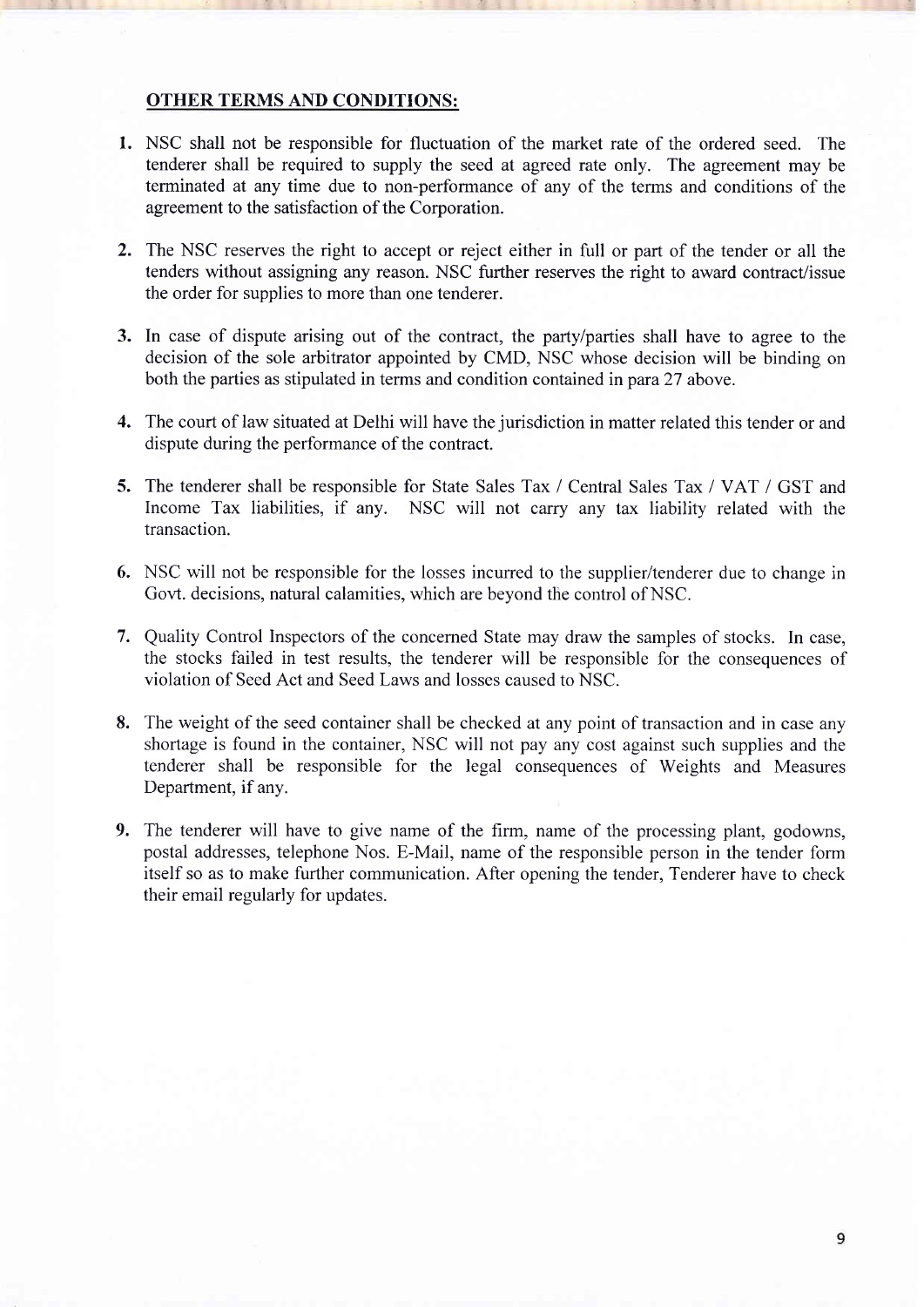## REOUIREMENTS OF TECHNICAL BID

- l. Name & Address of the bidder with Phone No. and E-mail ID:
- 2. Seed Producer's Regn. No. with SSCA & its validity(Optional.):
- 3. Seed Processing Plant Reg. No. & its validity(Optional):
- 4. Seed License No. & its validitv:
- 5. Seed Production Experience Years:
- 6. GST No.
- <sup>7</sup>. Details of Seed Prodn./Supply of Prev. Two Yrs.
- 8. Valid certificate of MSE's registered with NSIC or any other body specified by Ministry of MSME (If applicable).
- 9. Details of Tender fee/EMD:
- 10. Photocopies of above items to be uploaded.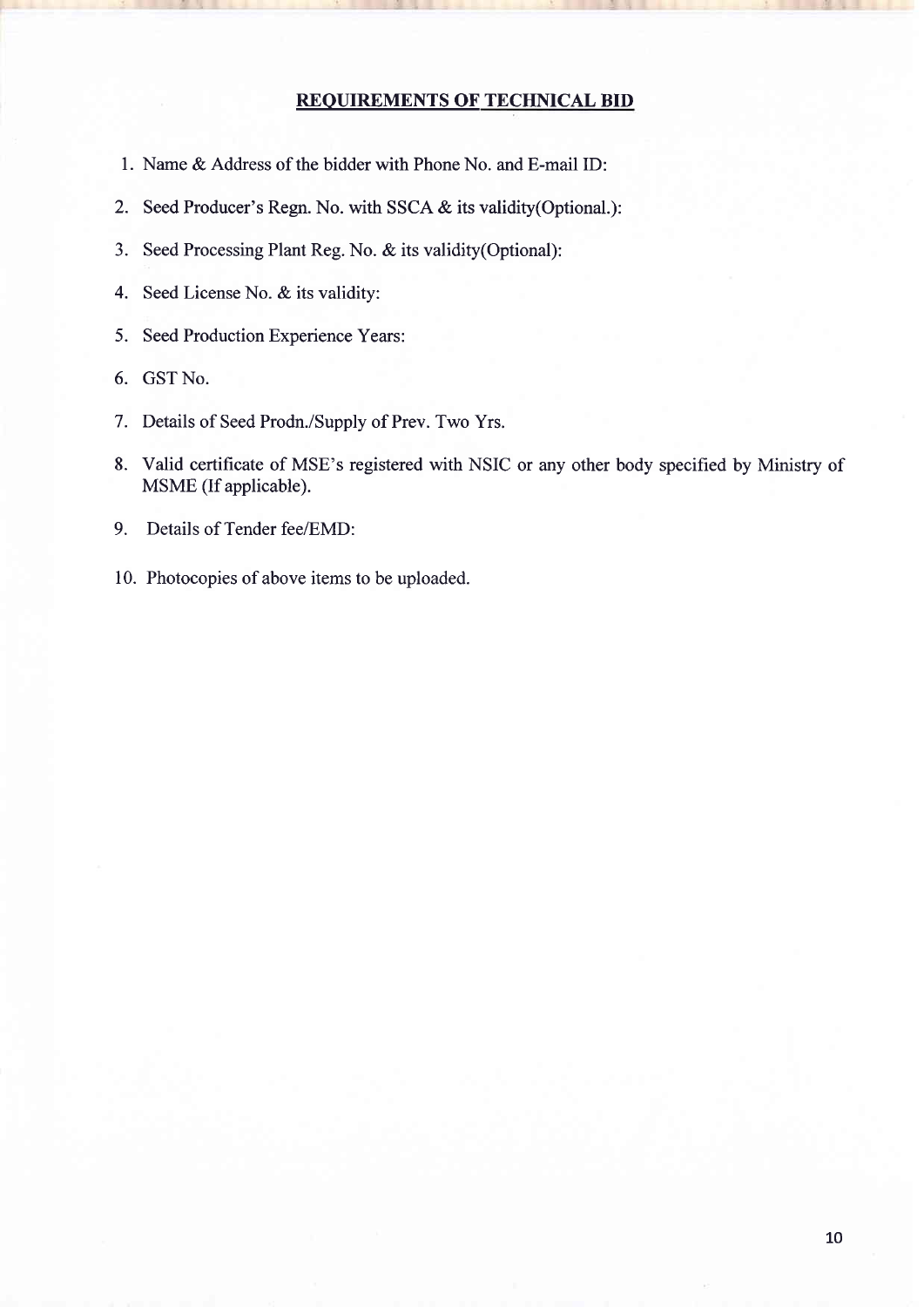## PRICE BID FORMAT (TO BE SUBMITTED IN FINANCIAL BID PART IN ONLINE FORM ONLY)

I- -"::l 4. -,..-1. "1 J. ..--1- 4{ .- .r-4'I

| Sr.<br>No. | Crop    | Variety   | Class | Quantity<br>Offered | Location of the<br>stock/Godown | Rate Rs. per Quintal for final packed seed quantity<br>in NSC's Bag (standard size) when packing material<br>is provided by NSC. |                                                                                   |
|------------|---------|-----------|-------|---------------------|---------------------------------|----------------------------------------------------------------------------------------------------------------------------------|-----------------------------------------------------------------------------------|
|            |         |           |       | (Qtls.)             |                                 | Ex-Godown                                                                                                                        | FOR-Odisha (Delivery at<br>multilocations in different<br>blocks of Odisha state) |
|            | Sunhemp | SUIN-3    | TL    |                     |                                 |                                                                                                                                  |                                                                                   |
|            |         | JRJ-610   | TL    |                     |                                 |                                                                                                                                  |                                                                                   |
|            |         | $K-12$    | TL    |                     |                                 |                                                                                                                                  |                                                                                   |
|            |         | PAU-1691  | TL    |                     |                                 |                                                                                                                                  |                                                                                   |
|            |         | Narendra  |       | TL                  |                                 |                                                                                                                                  |                                                                                   |
|            |         | Sanai - 1 |       |                     |                                 |                                                                                                                                  |                                                                                   |
|            |         | Sailesh   | TL    |                     |                                 |                                                                                                                                  |                                                                                   |